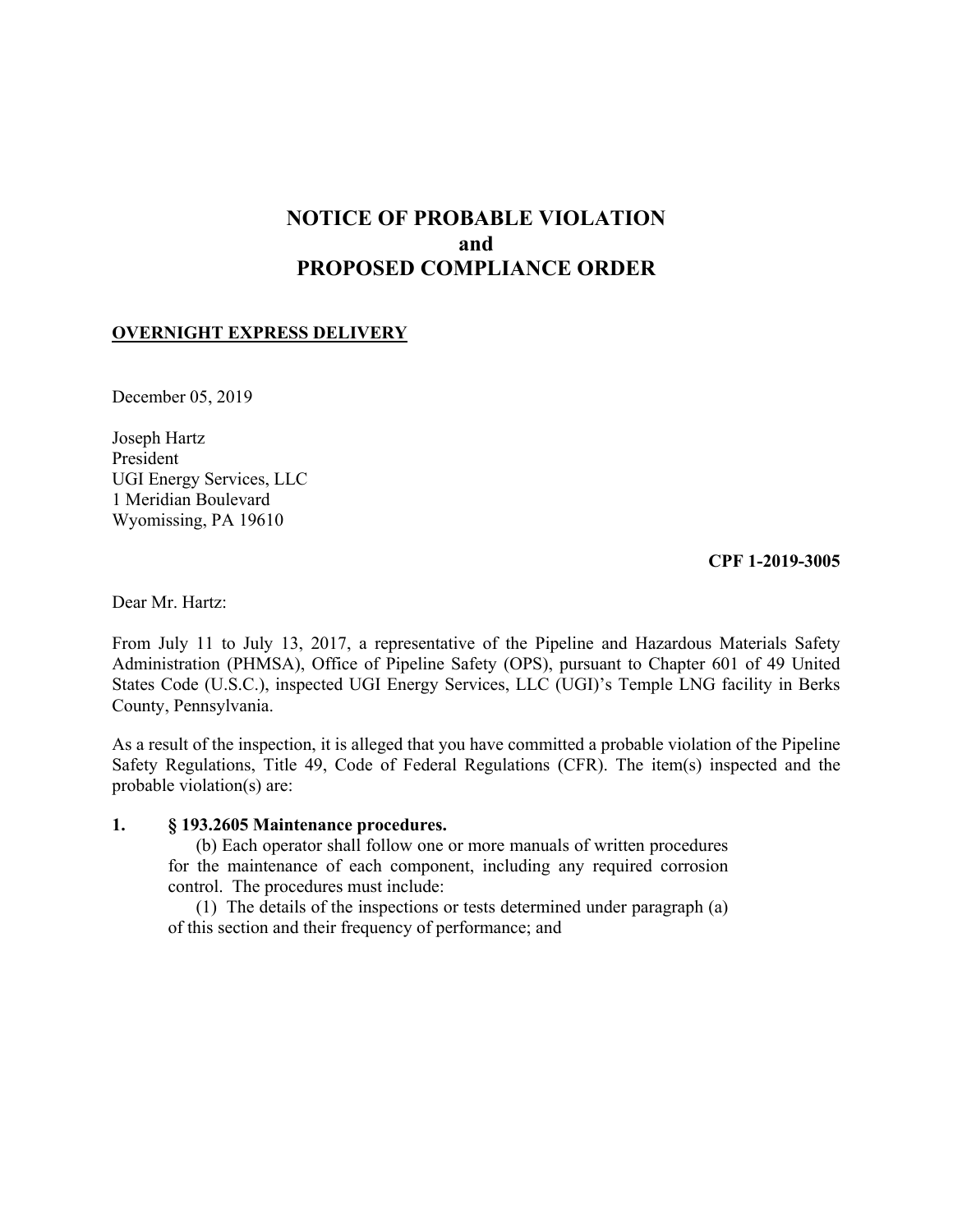UGI failed to include in its manuals of written procedures the details of the inspections or tests determined under § 193.2605(a)<sup>1</sup>. Specifically, UGI failed to include adequate details for inspecting each component that is protected from atmospheric corrosion (AC) in accordance with § 193.2635(d)<sup>2</sup>.

During the inspection, the PHMSA inspector reviewed UGI's Operations Manual, issued October 10, 2016 (Operations Manual), Maintenance Procedure, MP-1003 Corrosion Protection-Atmospheric. UGI's Operations Manual failed to provide a process for the inspection of steel components under thermal insulation. Further review of the Operations Manual revealed a lack of processes to access and inspect other components with visual barriers, such as pipe at supports and areas under disbonded coating.

The PHMSA inspector performed a field review of the LNG Plant and identified insulation barriers and pipe supports that prevented access to the majority of the piping for two vertical dryers. Inspecting these steel components would require specialized preparation or expanded effort to access and evaluate them for evidence of AC. The procedures failed to include any details on how to inspect insulated pipe.

The PHMSA inspector also reviewed UGI's 2012-2017 records of AC inspections. The records reviewed demonstrated that UGI conducted annual AC inspection of certain portions of the Temple II tank, boil off systems, and sendout system. Other records indicated inspections were performed in 2012, 2014 and 2017 for the liquefaction system. Based on the records and statements from UGI, it is unclear whether any direct or indirect inspection methods<sup>3</sup> were employed during the 2017 AC inspection of the insulated piping on the vertical dryers.

Therefore, UGI failed to include in its manuals of written procedures the details of inspections or tests determined under § 193.2605(a), specifically atmospheric corrosion inspections of components with visual barriers in place.

## Proposed Compliance Order

Under 49 U.S.C. § 60122 and 49 CFR § 190.223, you are subject to a civil penalty not to exceed \$218,647 per violation per day the violation persists, up to a maximum of \$2,186,465 for a related series of violations. For violation occurring on or after November 27, 2018 and before July 31, 2019, the maximum penalty may not exceed \$213,268 per violation per day, with a maximum penalty not to exceed \$2,132,679. For violation occurring on or after November 2, 2015 and before November 27, 2018, the maximum penalty may not exceed \$209,002 per violation per day, with a maximum penalty not to exceed \$2,090,022. For violations occurring prior to November 2, 2015, the maximum penalty may not exceed \$200,000 per violation per day, with a maximum penalty not to exceed \$2,000,000 for

 $\overline{a}$  $1 \& 193.2605(a)$  Each operator shall determine and perform, consistent with generally accepted engineering practice, the periodic inspections or tests needed to meet the applicable requirements of this subpart and to verify that components meet the maintenance standards prescribed by this subpart.

<sup>&</sup>lt;sup>2</sup> § 193.2635 Monitoring corrosion control. Corrosion protection provided as required by this subpart must be periodically monitored to give early recognition of ineffective corrosion protection, including the following, as applicable: … (d) Each component that is protected from atmospheric corrosion must be inspected at intervals not exceeding 3 years.

<sup>&</sup>lt;sup>3</sup> Direct Inspection Methods are inspections conducted with complete barrier removal.

 inspections; or qualitative methods such as partial removal of barrier, neutron backscatter examination, or infrared Indirect Inspection Methods are inspection methods conducted without complete barrier removal. These methods include but are not limited to: semi-quantitative methods such as ultrasonic, radiographic, eddy current, or thermal imaging examination.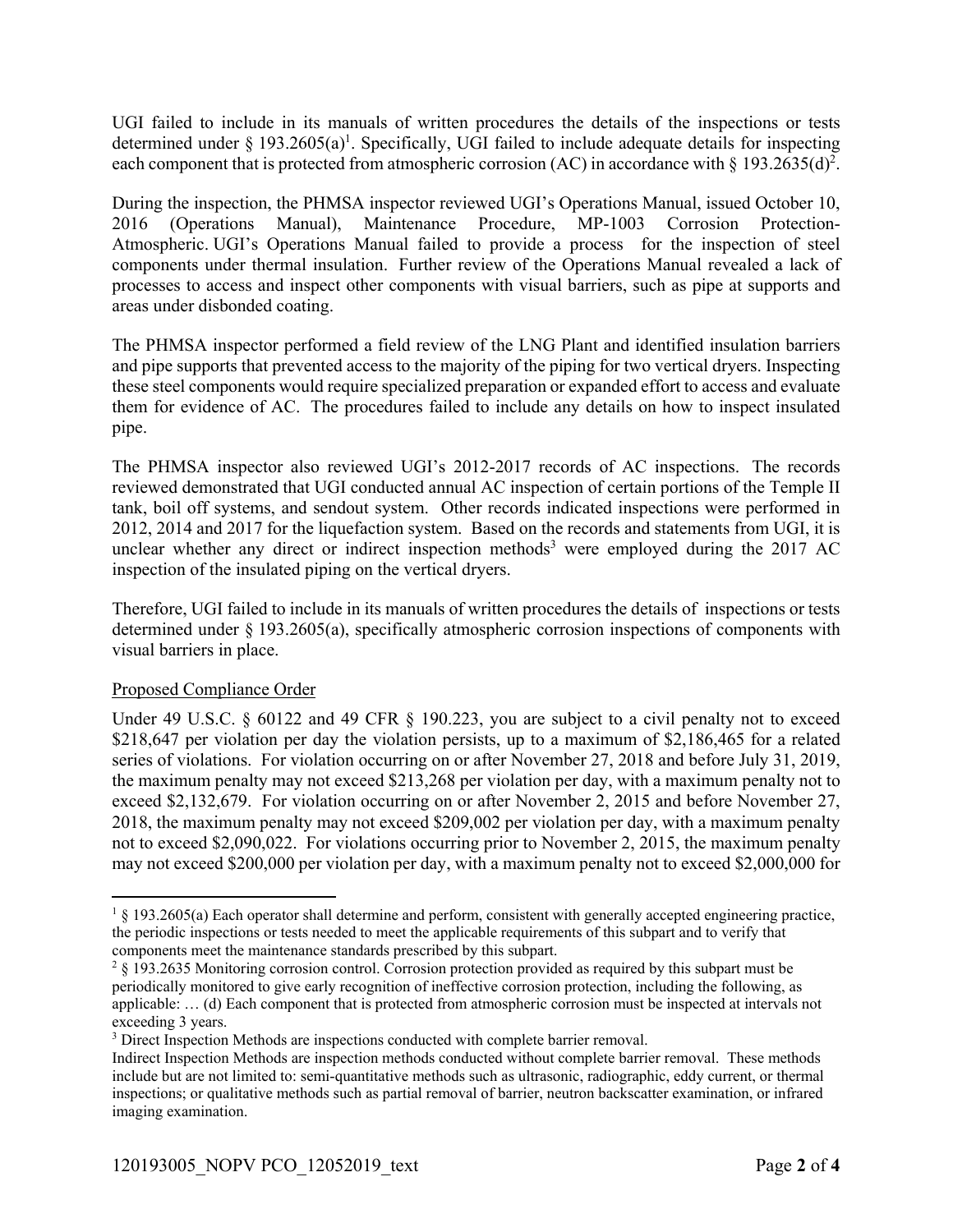a related series of violations. Also, for each violation involving LNG facilities, and additional penalty of not more than \$79,875 occurring on or after July 31, 2019 may be imposed. For each violation involving LNG facilities, an additional penalty of not more than \$77,910 occurring on or after November 27, 2018 and before July 31,2019 may be imposed. For each violation involving LNG facilities occurring on or after November 2, 2018 and before November 27, 2018, an additional penalty of not more than \$76,352 may be imposed. For each violation involving LNG facilities occurring prior to November 2, 2015, an additional penalty of not more than \$75,000 may be imposed. For each violation involving LNG facilities occurring prior to November 2, 2015, an additional penalty of not more than \$75,000 may be imposed.

We have reviewed the circumstances and supporting documents involved in this case, and have decided not to propose a civil penalty assessment at this time.

 Administration proposes to issue a Compliance Order to UGI Energy Services, LLC. Please refer to With respect to item(s) 1 pursuant to 49 U.S.C. § 60118, the Pipeline and Hazardous Materials Safety the *Proposed Compliance Order*, which is enclosed and made a part of this Notice.

#### Response to this Notice

Enclosed as part of this Notice is a document entitled *Response Options for Pipeline Operators in Enforcement Proceedings*. Please refer to this document and note the response options. All material you submit in response to this enforcement action may be made publicly available. If you believe that any portion of your responsive material qualifies for confidential treatment under 5 U.S.C. 552(b), along with the complete original document you must provide a second copy of the document with the portions you believe qualify for confidential treatment redacted and an explanation of why you believe the redacted information qualifies for confidential treatment under 5 U.S.C. 552(b).

Following the receipt of this Notice, you have 30 days to submit written comments, or request a hearing under 49 CFR § 190.211. If you do not respond within 30 days of receipt of this Notice, this constitutes a waiver of your right to contest the allegations in this Notice and authorizes the Associate Administrator for Pipeline Safety to find facts as alleged in this Notice without further notice to you and to issue a Final Order. If you are responding to this Notice, we propose that you submit your correspondence to my office within 30 days from receipt of this Notice. This period may be extended by written request for good cause.

In your correspondence on this matter, please refer to **CPF 1-2019-3005**, and for each document you submit, please provide a copy in electronic format whenever possible.

Sincerely,

Robert Burrough Director, Eastern Region Pipeline and Hazardous Materials Safety Administration

Enclosures: *Proposed Compliance Order Response Options for Pipeline Operators in Enforcement Proceedings*